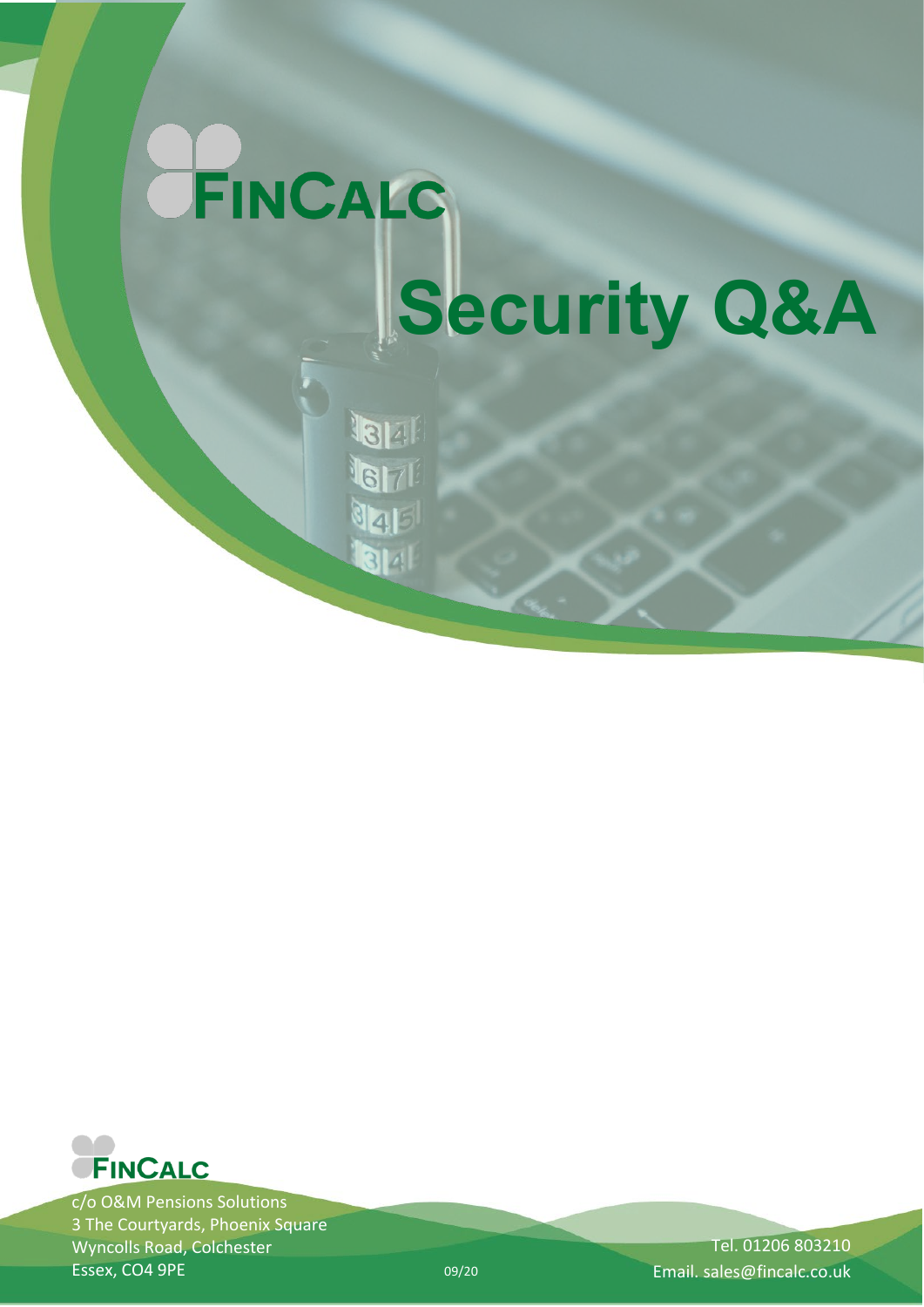# Contents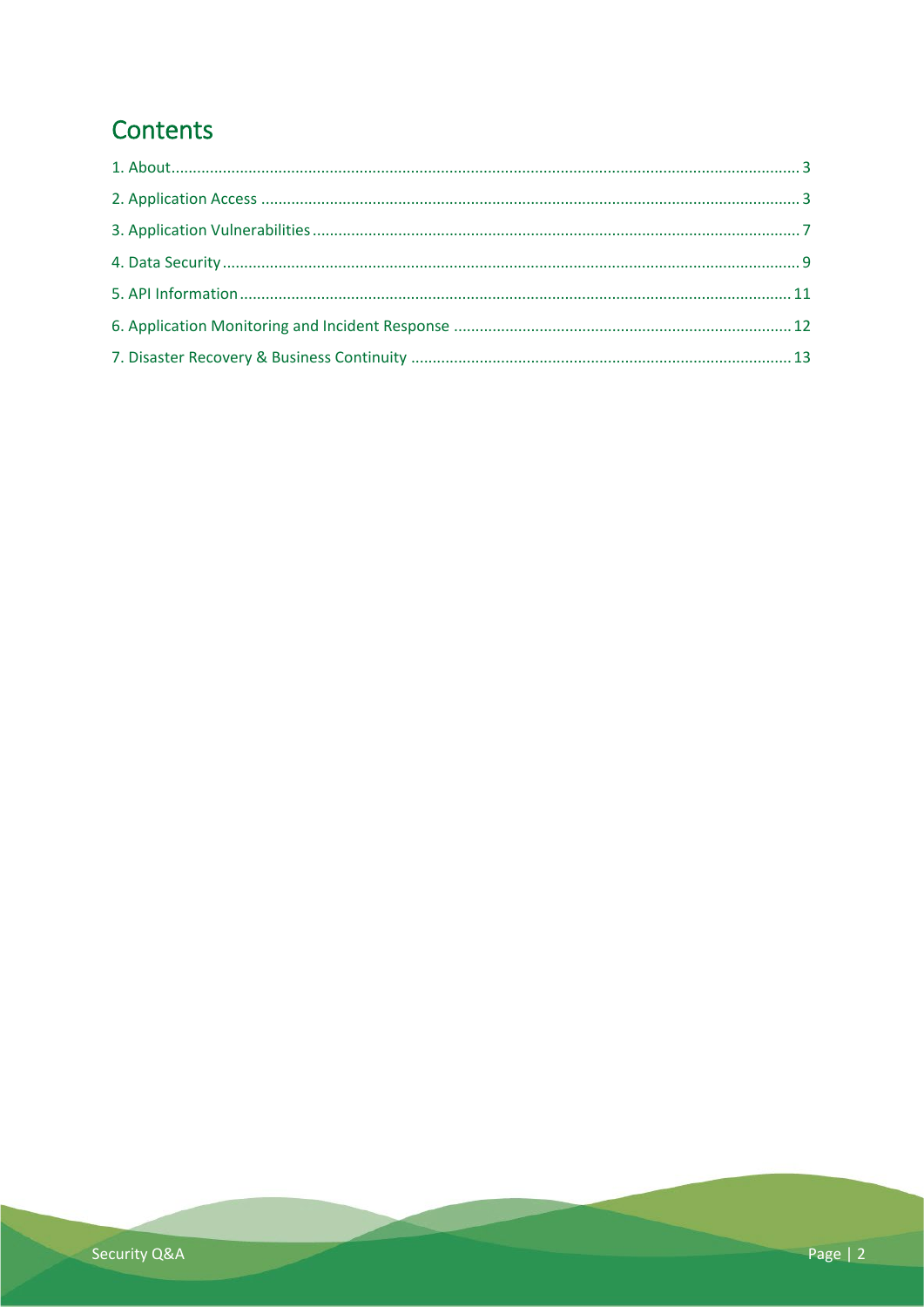#### <span id="page-2-0"></span>1. About

This document has been created to assist our customers by addressing the security concerns that they may have regarding the FinCalc application.

The FinCalc web application ("FinCalc") is powered by O&M Pension Solutions Ltd ("O&M").

#### <span id="page-2-1"></span>2. Application Access

| 2.1 Does FinCalc allow for anonymous<br>usage?                                          | No.                                                                                                                                                                                                                                                                                    |
|-----------------------------------------------------------------------------------------|----------------------------------------------------------------------------------------------------------------------------------------------------------------------------------------------------------------------------------------------------------------------------------------|
| 2.2 Does FinCalc support single sign on<br>(SSO) authentication?                        | Not currently. This feature, using SAML 2.0<br>is now in our roadmap and we expect this<br>to be released by the end of 2020.                                                                                                                                                          |
| 2.3 What type of authentication<br>mechanism does FinCalc support?                      | Email address and password with advanced<br>security features available for<br>customisation by customers.                                                                                                                                                                             |
| 2.4 Does FinCalc support authentication<br>filtering based on device and/or IP address. | Yes, IP Whitelist functionality is available on<br>the application to restrict access to specific<br>IP ranges. Specific users can be given<br>permission to access the application<br>outside of the IP whitelist (if required).                                                      |
| 2.5 Does FinCalc offer an iOS or Android<br>app?                                        | No, it is a web-based application.                                                                                                                                                                                                                                                     |
| 2.6 Does FinCalc have any capability on a<br>desktop client for data synchronisation?   | No, it is a web-based application.                                                                                                                                                                                                                                                     |
| 2.7 Does FinCalc require any software to<br>run on any customer's enterprise server?    | No, it is a web-based application.                                                                                                                                                                                                                                                     |
| 2.8 Can a user reset their password?                                                    | Forgotten passwords can be requested by a<br>user and an email will then be issued to<br>them with a time limited special link to<br>enable the password to be reset. The User's<br>email address must match an active<br>licenced user's email address for the email<br>to be issued. |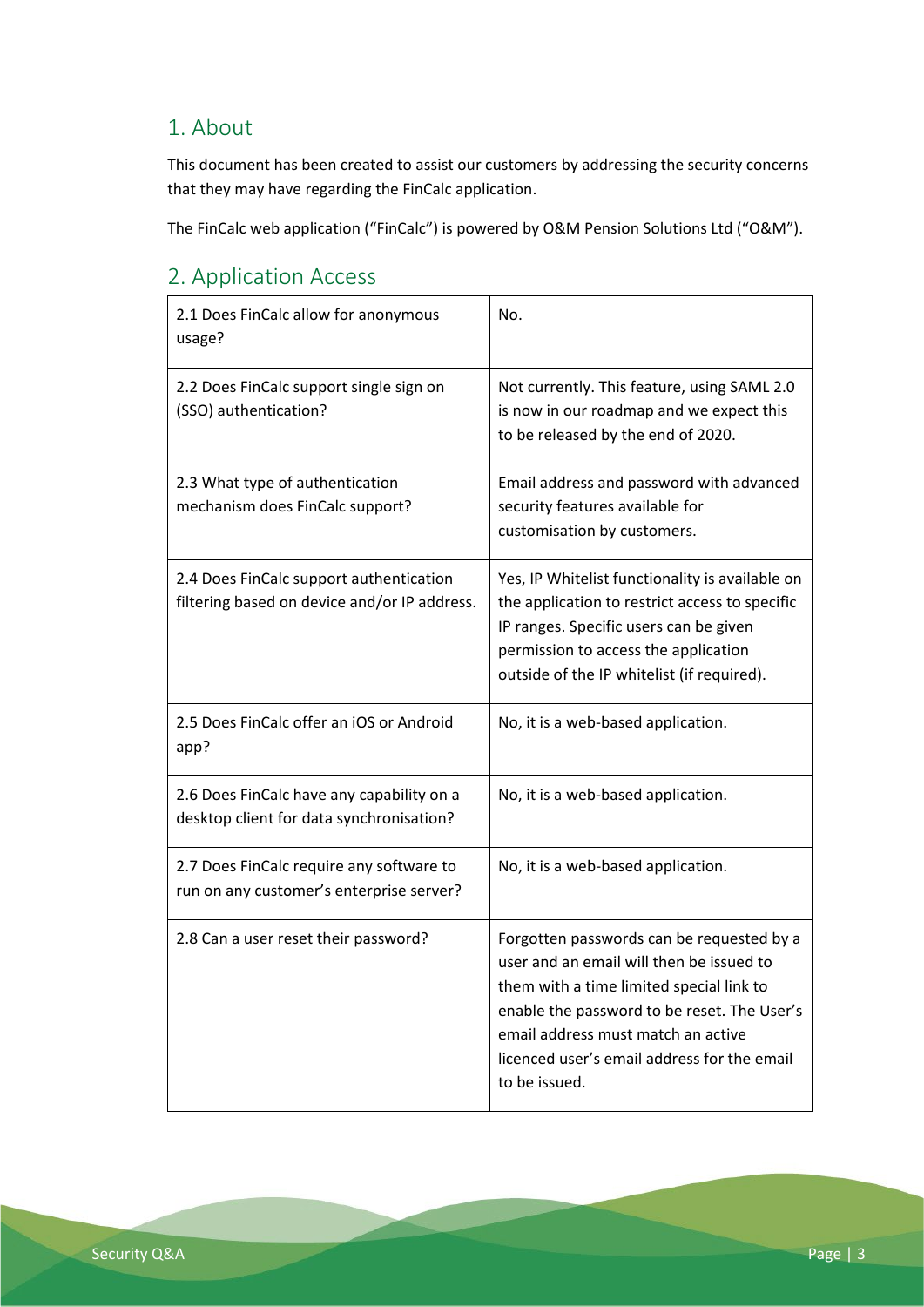| 2.9 What is the default password policy? | The customer can set their own password<br>policy on the application. Please see below<br>for further information regarding the<br>defaults, and the flexibility regarding the<br>level of complexity required for a user's<br>password/login are managed by the<br>customer.<br>These include: -                                                                                                                                                                                                                                                                                                                                                                                                                                                                                                                        |
|------------------------------------------|--------------------------------------------------------------------------------------------------------------------------------------------------------------------------------------------------------------------------------------------------------------------------------------------------------------------------------------------------------------------------------------------------------------------------------------------------------------------------------------------------------------------------------------------------------------------------------------------------------------------------------------------------------------------------------------------------------------------------------------------------------------------------------------------------------------------------|
|                                          | Password expiry time (system<br>default is 90 days).<br>Minimum password length (system<br>٠<br>default is 8 characters).<br>Whether specified characters are<br>٠<br>required to be included in the<br>password, i.e. upper case, lower<br>case, symbol, number (system<br>default is that upper case, lower<br>case and a number are required).<br>Whether a password can be reused<br>٠<br>again - i.e. A user will not be able<br>to choose the same password as<br>one previously used (system<br>default is User cannot choose the<br>last password used).<br>Whether any words should not be<br>allowed to be used as passwords.<br>For example, password, welcome,<br>password1234 etc (system default<br>'password' is a backlisted word).<br>The number of times a user can<br>make an unsuccessful attempt to |
|                                          | login (system default is five<br>attempts).<br>How long a new password link<br>would be valid for (system default<br>is 48 hours).                                                                                                                                                                                                                                                                                                                                                                                                                                                                                                                                                                                                                                                                                       |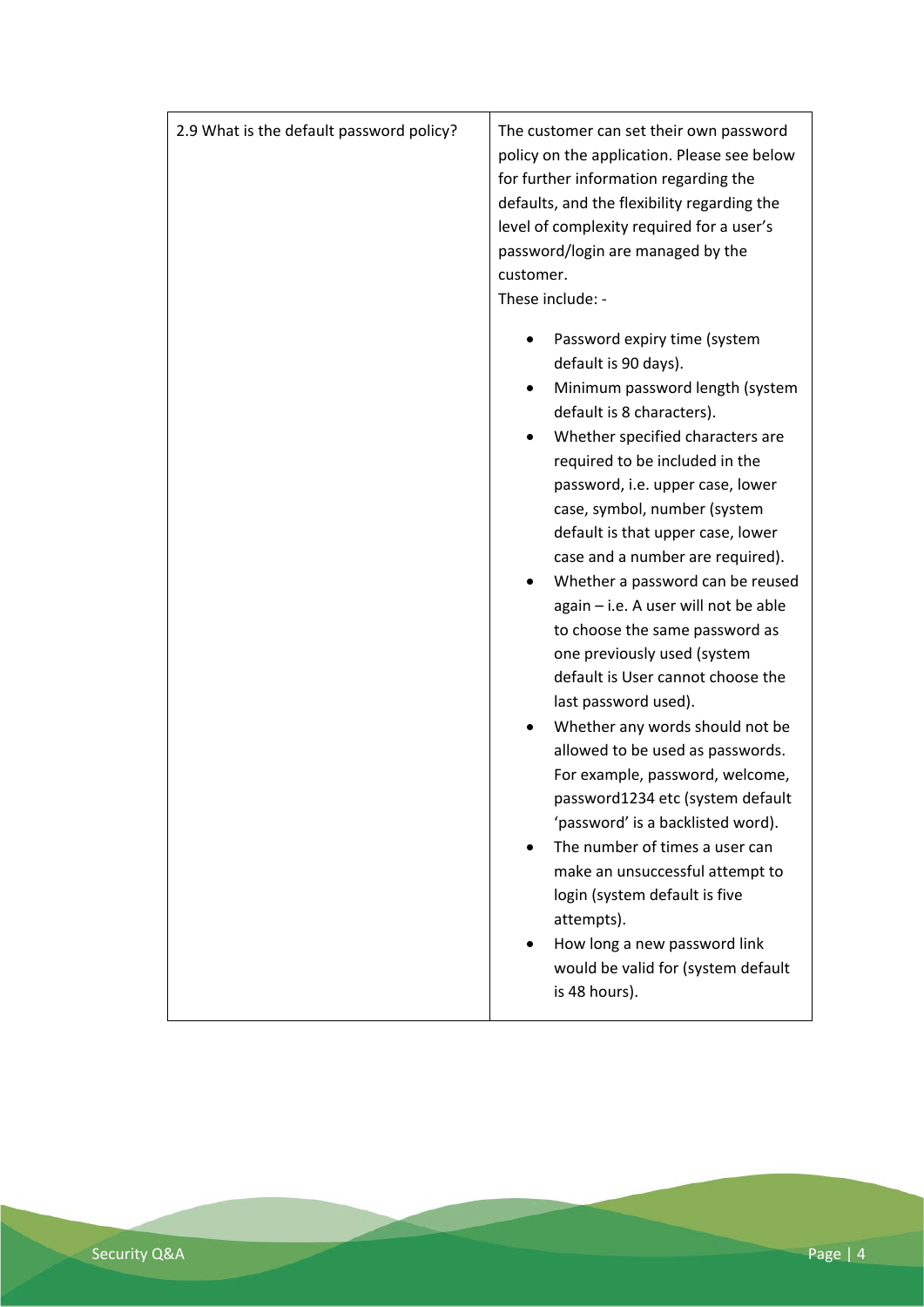| 2.10 What is the MFA/2FA/2-SV policy? | For an additional level of security, you can<br>choose to have 2-Step Verification (2-SV)<br>switched on. The specific 2-SV<br>requirements can all be set. To log on to<br>the system a password and a PIN would be<br>required. First, you must pass the password<br>login before you see the 2-SV login screen.<br>The settings are as follows:                                                                                   |
|---------------------------------------|--------------------------------------------------------------------------------------------------------------------------------------------------------------------------------------------------------------------------------------------------------------------------------------------------------------------------------------------------------------------------------------------------------------------------------------|
|                                       | Whether 2-SV is enabled: Switch to<br>Yes to turn on 2-SV for all Users<br>(system default is No).<br>The length of the PIN: This can be<br>٠<br>4, 6 or 8 digits (system default is 6<br>digits).                                                                                                                                                                                                                                   |
|                                       | How long a new PIN would be valid<br>for (system default is an hour).<br>How the PIN is delivered to the<br>User: The PIN can be delivered to<br>the User by mobile phone text<br>message, email or by mobile with<br>email backup (system default is by<br>mobile with email backup).                                                                                                                                               |
|                                       | Whether a new PIN is required<br>every time the User logs into the<br>system or, whether the PIN entry is<br>only required once and will not be<br>required again until the PIN expires<br>(system default is every login).<br>If a new PIN is not required for<br>every login attempt, how often a<br>new PIN is required for each User<br>(system default is every 7 days).<br>Please note that PINs are reset at<br>midnight GMT. |
|                                       | Note, if the incorrect PIN is input five times,<br>the User's account will become locked for<br>security purposes (this setting cannot be<br>changed).                                                                                                                                                                                                                                                                               |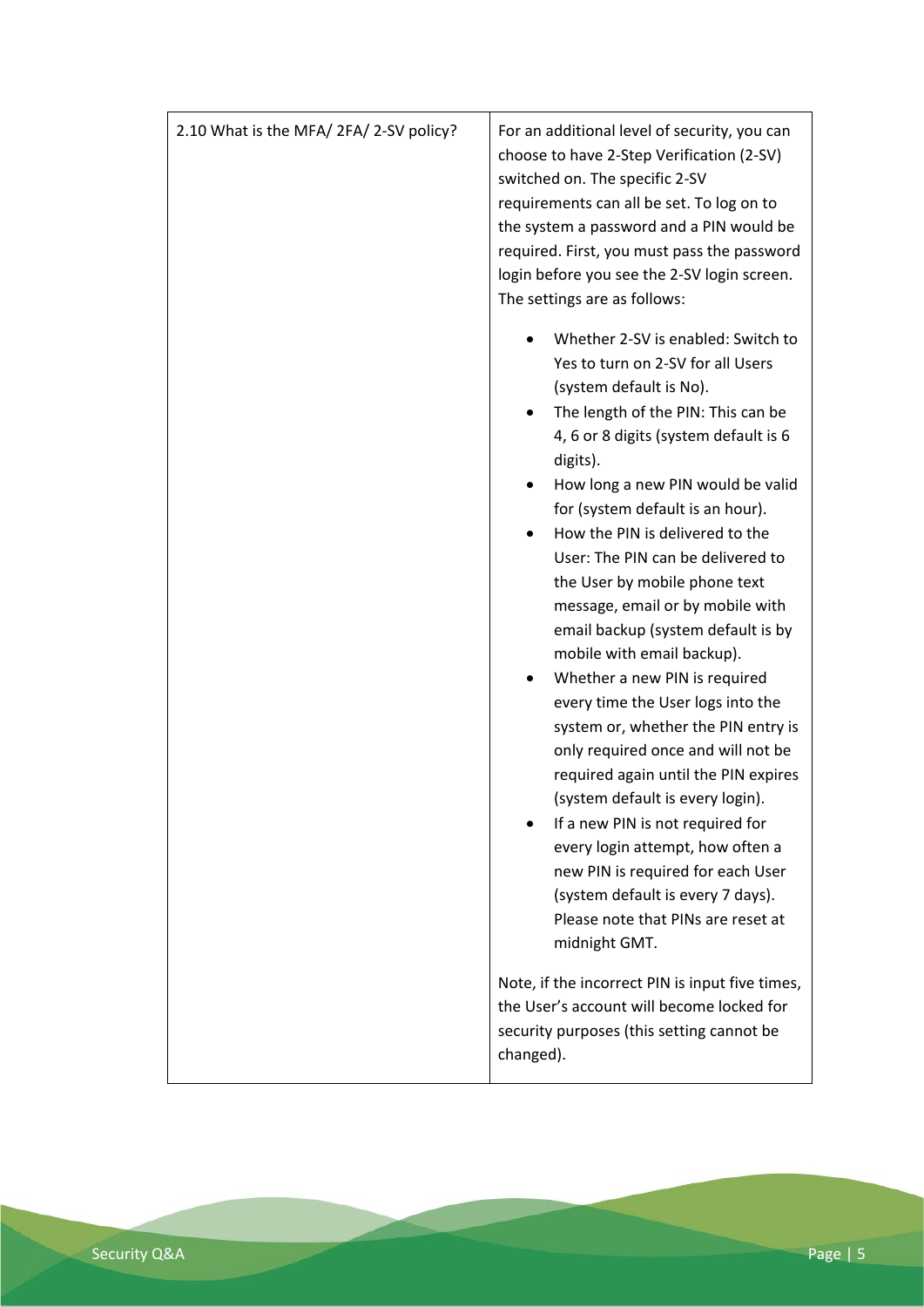| 2.11 What type of password retrieval<br>methods are used within FinCalc?                      | All passwords are secured using bcrypt<br>which is a one-way hashing algorithm. All<br>passwords must conform to company set<br>password strength criteria and previously<br>used passwords are not accepted.                                                                                                                                                                                                                                                                                                                                                                                                                                                                                                                                                                                                         |
|-----------------------------------------------------------------------------------------------|-----------------------------------------------------------------------------------------------------------------------------------------------------------------------------------------------------------------------------------------------------------------------------------------------------------------------------------------------------------------------------------------------------------------------------------------------------------------------------------------------------------------------------------------------------------------------------------------------------------------------------------------------------------------------------------------------------------------------------------------------------------------------------------------------------------------------|
| 2.12 How does FinCalc ensure users only<br>access records that they are permitted to<br>view? | There are two levels of access to client<br>records available to customers.<br>1. All Users see all clients<br>2. Managed User Access to Clients<br>With the "All users see all clients" option,<br>all Users that hold a chargeable licence will<br>be able to access all client records that are<br>entered on FinCalc and carry out any<br>subsequent actions available (according to<br>their 'User Profile' security settings).<br>Should a more sophisticated level of client<br>access be required, then the "Managed<br>User access to clients" option allows for<br>this. When this option is switched on, Users<br>will only be able to carry out the actions<br>allowed by their 'User Profile' for client<br>records that they have either created, are<br>the owner of or have been Shared with<br>them. |
| 2.13 Can our customers create user roles to<br>fit my business needs?                         | A range of user profiles are created out of<br>the box and cover most scenarios. Creation<br>of bespoke user profiles is currently on the<br>product road map with delivery expected<br>by the end of 2020.                                                                                                                                                                                                                                                                                                                                                                                                                                                                                                                                                                                                           |
| 2.14 Does FinCalc support the automated<br>import of identities?                              | No                                                                                                                                                                                                                                                                                                                                                                                                                                                                                                                                                                                                                                                                                                                                                                                                                    |
| 2.15 How do O&M admins access Azure<br>Virtual Machines (VM's) that host the<br>software?     | Access VM's is strictly limited and the VM's<br>are secured using JumpCloud (cloud based<br>DAAS) with MFA and further restricted to a<br>specific IP range. We have considered<br>utilising a bastion host, but at this time<br>decided not to implement this.                                                                                                                                                                                                                                                                                                                                                                                                                                                                                                                                                       |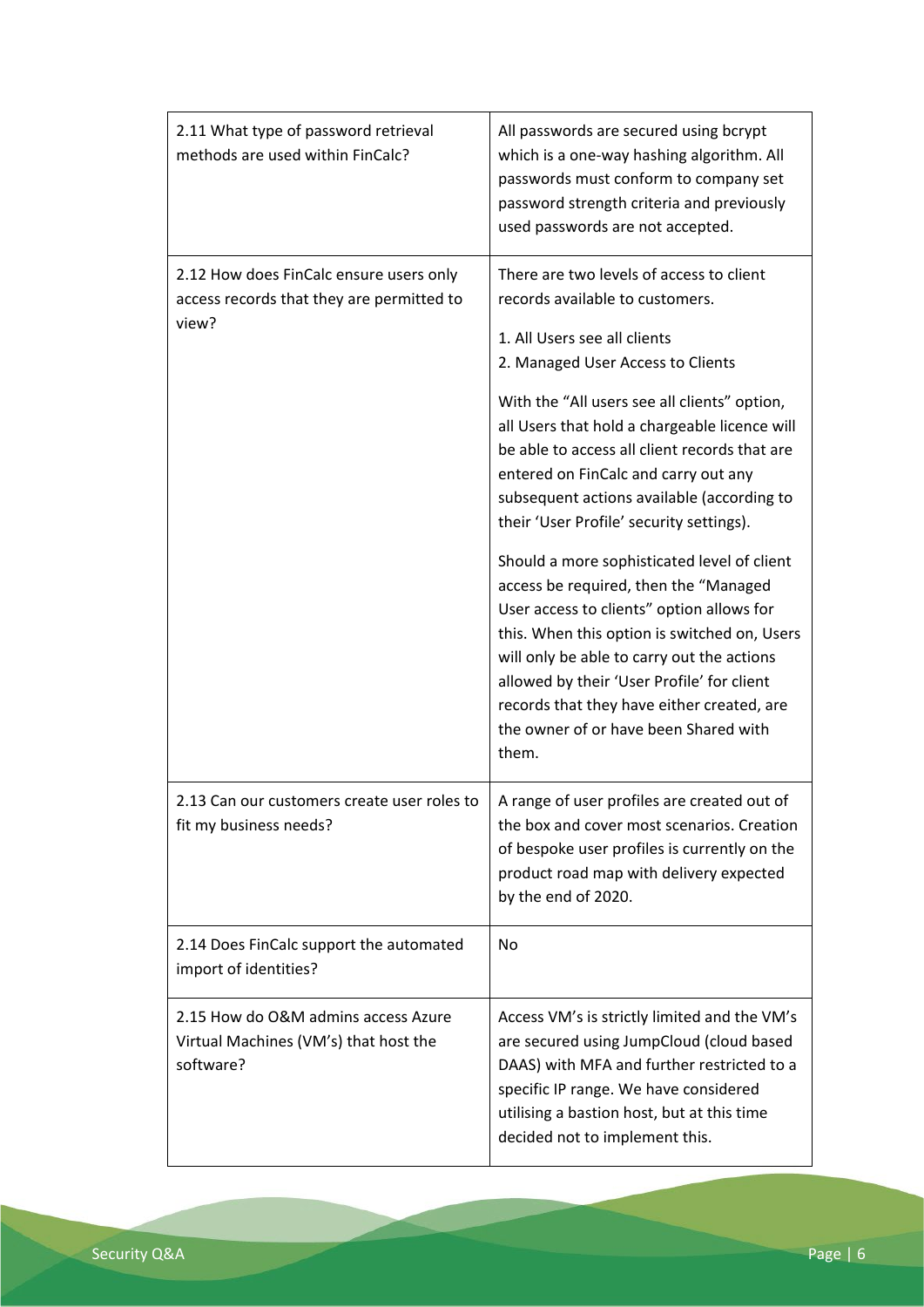# <span id="page-6-0"></span>3. Application Vulnerabilities

| 3.1 How does FinCalc eliminate<br>Reconnaissance/ Information gathering<br>vulnerabilities? | The application is log in based and a user<br>will only see a generic error page. This is by<br>design so that actual errors are never<br>disclosed. It has also been configured so<br>that search engines will not index the<br>application.                                                                                                                                                                                         |
|---------------------------------------------------------------------------------------------|---------------------------------------------------------------------------------------------------------------------------------------------------------------------------------------------------------------------------------------------------------------------------------------------------------------------------------------------------------------------------------------------------------------------------------------|
| 3.2 How does FinCalc eliminate<br>configuration management vulnerabilities?                 | Various measures are instigated including: -<br>file extension handling<br>access to admin interface limited<br>by security permissions<br>SSL enforced                                                                                                                                                                                                                                                                               |
| 3.3 How does FinCalc eliminate<br>authentication vulnerabilities?                           | The application utilises an extensive<br>amount of GUIDs to avoid enumeration<br>risks. Brute force attacks are handled by the<br>system, if the incorrect password is entered<br>more than 5 times the user account is<br>locked.<br>Any password reset instructions are<br>emailed to the registered email address of<br>the user and are time limited.<br>Please see our FinCalc App Security guide<br>for additional information. |
| 3.4 How does FinCalc eliminate session<br>management vulnerabilities?                       | We have implemented CSRF mitigation to<br>protect against input spoofing. Only secure<br>cookies are used.                                                                                                                                                                                                                                                                                                                            |
| 3.5 Does FinCalc undertake ongoing DAST<br>tests?                                           | Yes, the latest results of our DAST tests are<br>available for viewing on the due diligence<br>section of our website.                                                                                                                                                                                                                                                                                                                |
| 3.6 Is FinCalc FIPS 140-2 validated?                                                        | Our Azure SQL database is FIPS 140-2<br>validated, along with the Report storage.<br>The application is not explicitly validated<br>against FIPS 140-2.                                                                                                                                                                                                                                                                               |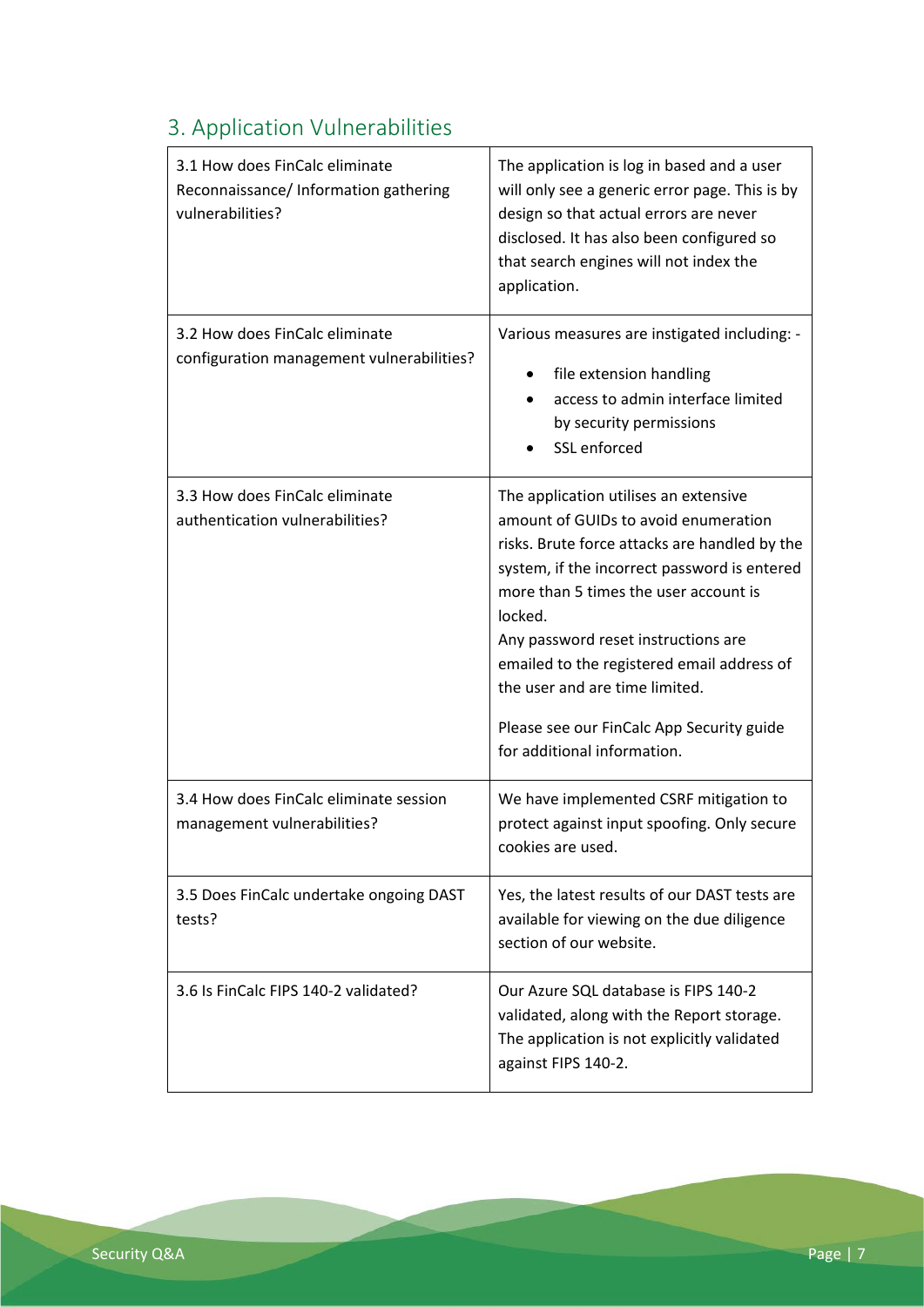| 3.7 How does FinCalc eliminate<br>authorisation vulnerabilities?     | Various methods are implemented<br>including                                                                                                                                                                                                                                        |
|----------------------------------------------------------------------|-------------------------------------------------------------------------------------------------------------------------------------------------------------------------------------------------------------------------------------------------------------------------------------|
|                                                                      | path traversal blocked<br>security permissions limit ability to<br>escalate privileges                                                                                                                                                                                              |
|                                                                      | On every page load the applications re-<br>checks server side that the user has the<br>permissions appropriate to the data that is<br>being displayed on the page.                                                                                                                  |
|                                                                      | These have been tested by an external pen<br>testing company.                                                                                                                                                                                                                       |
| 3.8 How does FinCalc eliminate denial of<br>service vulnerabilities? | As mentioned previously, accounts are<br>locked after 5 incorrect login attempts.<br>Admin emails are limited to mitigate DoS<br>attacks. All SQL queries are escaped. Input<br>data is validated before storing against the<br>database.                                           |
| 3.9 Are session timeouts available and can<br>these be customised?   | Yes, these are available, and can be<br>customised via the security settings screen.                                                                                                                                                                                                |
| 3.10 How does FinCalc eliminate web<br>service vulnerabilities?      | Various measures are implemented<br>including: -<br>WSDL and SOAP are not used.<br>Restricted use of Get parameters.<br>Only 1 trusted 3rd party Rest API is<br>used.<br>Do not expose our own rest API.<br>App config limiting to whitelist of<br>external URLs for accessing APIs |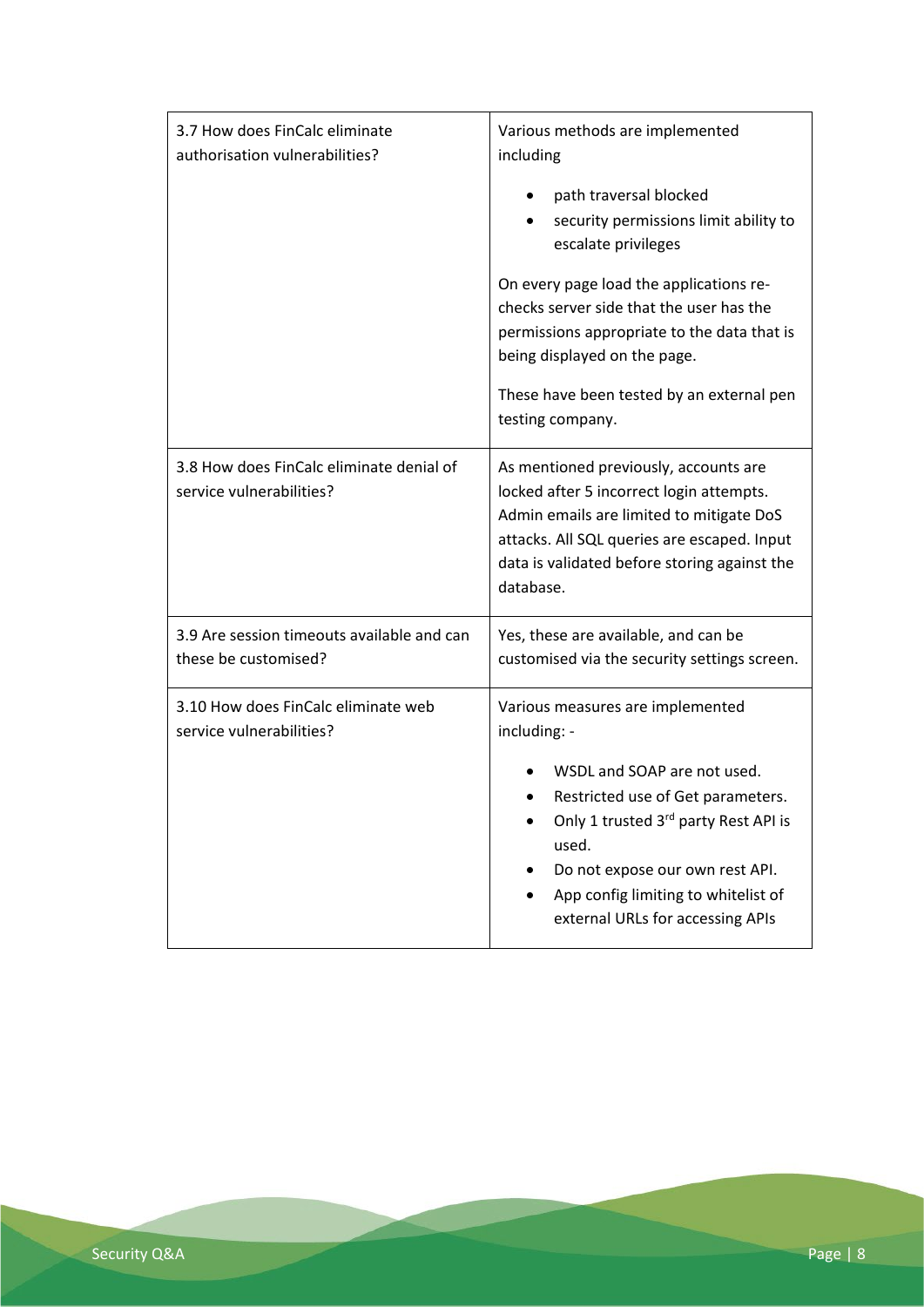#### <span id="page-8-0"></span>4. Data Security

| 4.1 What type of data would be collected,<br>processed, stored and shared while using | Data is stored in Azure SQL database that is<br>encrypted in transit and at rest.                                                                                                                                                                                                                                                                                                                                                                                                                                                           |
|---------------------------------------------------------------------------------------|---------------------------------------------------------------------------------------------------------------------------------------------------------------------------------------------------------------------------------------------------------------------------------------------------------------------------------------------------------------------------------------------------------------------------------------------------------------------------------------------------------------------------------------------|
| FinCalc?                                                                              | Types of data that may be processed within<br>FinCalc include, without limitation, title,<br>name, date of birth, marital status,<br>spouse's date of birth, address, national<br>insurance number, pension scheme<br>reference number, salary, pension values<br>and other financial data.                                                                                                                                                                                                                                                 |
| 4.2 How will the data be accessed,<br>processed and stored?                           | Data is stored in SQL held in Azure within a<br>UK based datacentre and accessed by the<br>application.                                                                                                                                                                                                                                                                                                                                                                                                                                     |
| 4.3 What is the data flow of the data within<br>the FinCalc application?              | On creation of an account for a customer,<br>user details and company information are<br>input to create the FinCalc account. Once<br>the account is established, any further data<br>input into the application is provided by the<br>customer and is stored on Azure datacentre<br>servers within the UK. The customer has<br>the option of deleting information from the<br>application. On termination of the account,<br>the data is held for 30 days and is then<br>deleted from the FinCalc application and<br>the Azure datacentre. |
| 4.4 Is data encrypted in transit to and from<br>FinCalc?                              | All data is encrypted at rest and in transit to<br>the client.                                                                                                                                                                                                                                                                                                                                                                                                                                                                              |
| 4.5 Is data encrypted over the O&M's<br>internal network?                             | Not applicable.                                                                                                                                                                                                                                                                                                                                                                                                                                                                                                                             |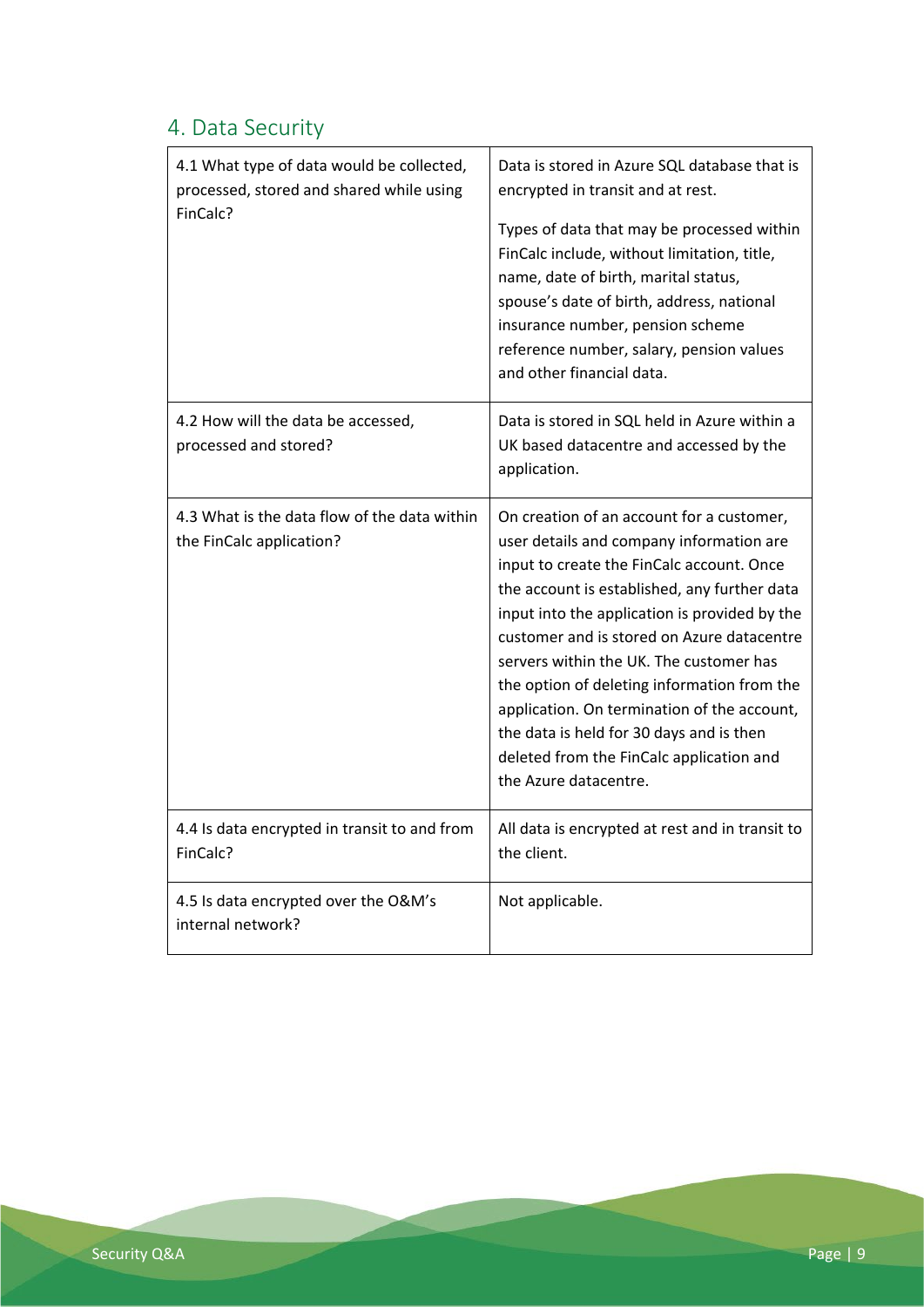| 4.6 Is all data-at rest encrypted?                                                                                                                                  | All data is encrypted at rest and in transit to<br>the client.                                                                                                                                                                                                                                   |
|---------------------------------------------------------------------------------------------------------------------------------------------------------------------|--------------------------------------------------------------------------------------------------------------------------------------------------------------------------------------------------------------------------------------------------------------------------------------------------|
|                                                                                                                                                                     | The SQL database uses TDE at rest and can<br>only be accessed via a very limited whitelist<br>of IP addresses.                                                                                                                                                                                   |
|                                                                                                                                                                     | Reports are stored in Azure Storage. Data in<br>Azure Storage is encrypted and decrypted<br>transparently using 256-bit AES encryption,<br>one of the strongest block ciphers<br>available, and is FIPS 140-2 compliant.<br>Azure Storage encryption is like BitLocker<br>encryption on Windows. |
| 4.7 Is data encrypted on backup media?                                                                                                                              | Yes, and this is stored only in the UK<br>Microsoft datacentres.                                                                                                                                                                                                                                 |
| 4.8 Is Zero Trust or end-to-end data<br>encryption planned for the FinCalc<br>application?                                                                          | The final element of end to end encryption<br>(SQL server to web server) is planned for<br>implementation in 2020.                                                                                                                                                                               |
| 4.9 How are encryption keys managed?<br>Does each cloud consumer have the option<br>to manage their own encryption keys?                                            | The encryption keys are managed in Azure<br>by Microsoft.<br>O&M have an Isolated Managed<br>Environment option available for FinCalc,<br>details of which can be provided on<br>request.                                                                                                        |
| 4.10 What is the process for managing the<br>keys?                                                                                                                  | Keys are refreshed on an annual basis.                                                                                                                                                                                                                                                           |
| 4.11 Do O&M administrators have access to<br>view the customer's data in clear text?                                                                                | No, this is only available at director level<br>and all access is recorded. When the<br>backend is accessed by a Director using SQL<br>Management Studio, they will be able to<br>view data in clear text (except for<br>passwords which are hashed).                                            |
| 4.12 Are there role-based access-granting<br>processes in place to ensure that only the<br>appropriate individuals within O&M will<br>have access to customer data? | Yes                                                                                                                                                                                                                                                                                              |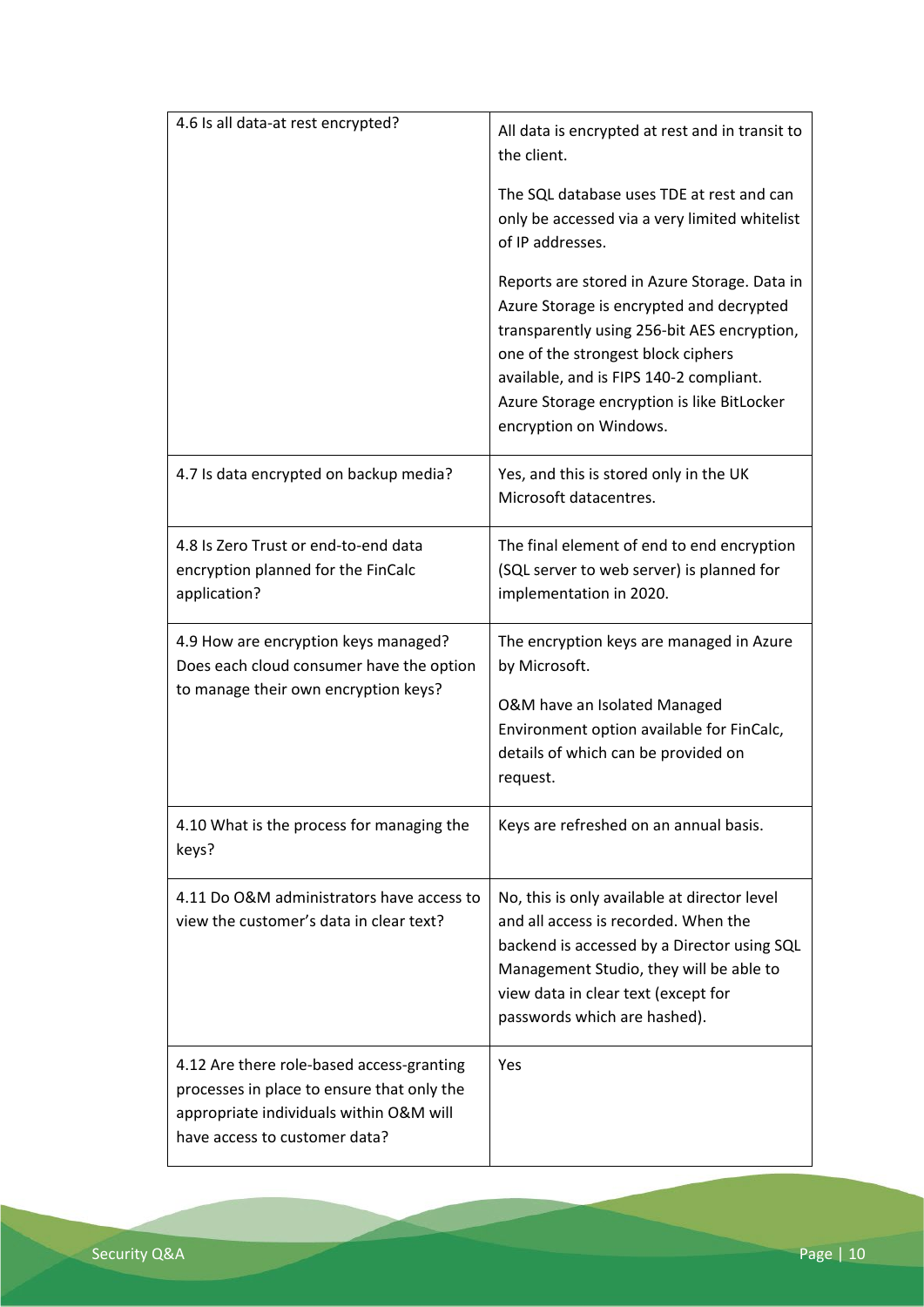| 4.13 Does FinCalc store PII (Personally<br>Identifiable Information)? If so, where?<br>How is PII data stored differently from<br>other data? | Yes, this is stored within Azure SQL<br>Database using the same security.                                                                                                                                                                   |
|-----------------------------------------------------------------------------------------------------------------------------------------------|---------------------------------------------------------------------------------------------------------------------------------------------------------------------------------------------------------------------------------------------|
| 4.14 Will FinCalc protect internal data in<br>transit between services, using correctly<br>configured certificates?                           | All data is encrypted at rest and in transit to<br>the client. See also 4.8 above.                                                                                                                                                          |
| 4.15 Is FinCalc a single tenant or multi-<br>tenant application?                                                                              | Our application is multi-tenant. We have<br>the option of an isolated managed<br>environment.                                                                                                                                               |
| 4.16 If multi-tenant, what steps have been<br>taken (or will be taken) to secure data from<br>being accessed by other tenants?                | Our testing methods for ensuring access to<br>other tenant's data is confidential however<br>our application has been externally<br>penetration tested and at no point were<br>the penetration testers able to access other<br>tenant data. |
| 4.17 What data loss prevention (DLP)<br>capability is built into or integrated with the<br>FinCalc application?                               | This is built into the Azure infrastructure.                                                                                                                                                                                                |
| 4.18 What is the data retention procedure<br>for FinCalc?                                                                                     | Retained while a customer, securely<br>destroyed 30 days after termination                                                                                                                                                                  |

#### <span id="page-10-0"></span>5. API Information

| 5.1 Does FinCalc have an API gateway? | This feature is not yet available. Depending |
|---------------------------------------|----------------------------------------------|
|                                       | on customer demand, this may be              |
|                                       | introduced in the future.                    |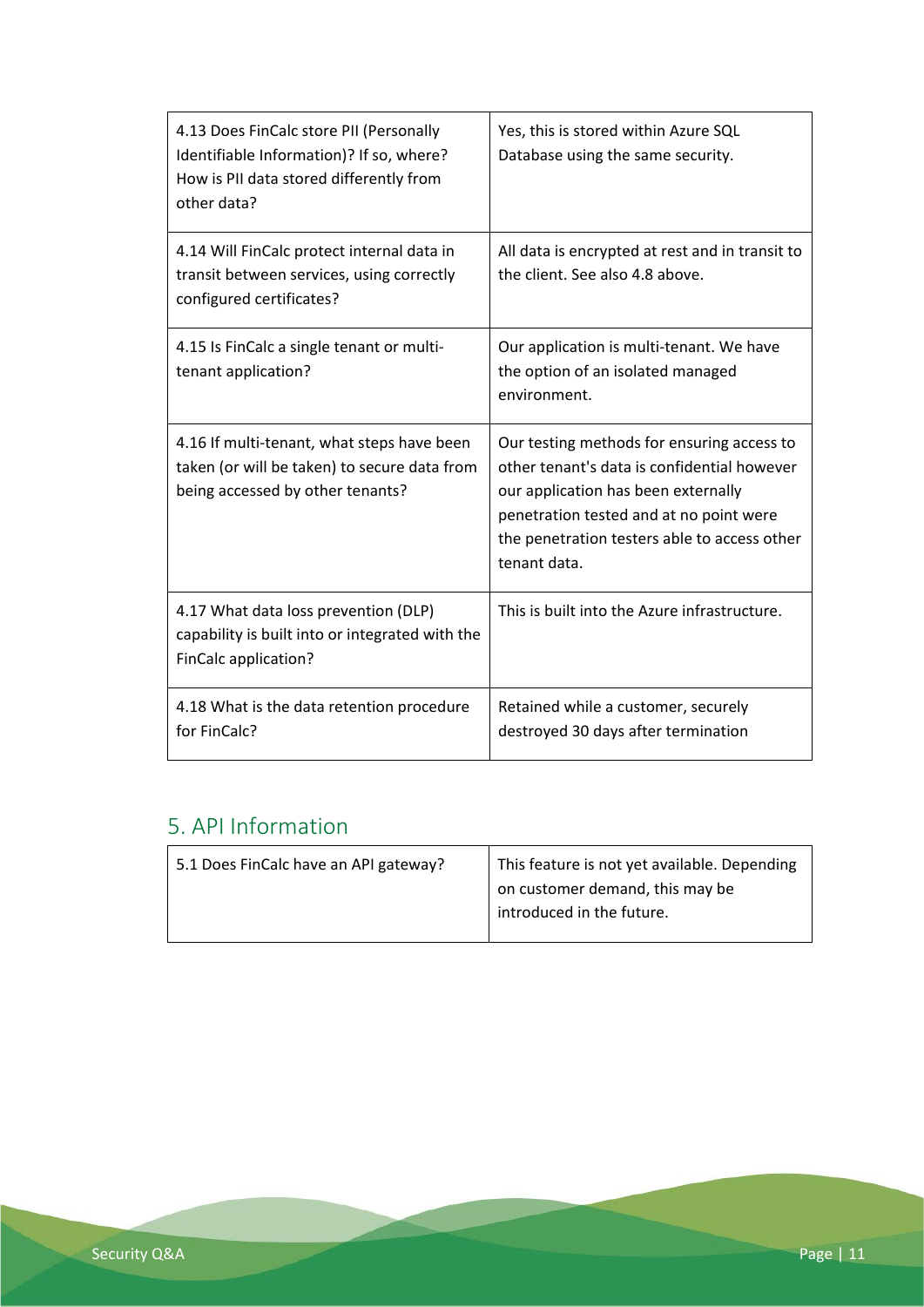| 6.1 What is our incident response procedure<br>for handling a security or data breach?                                                                           | In the event of any personal data breach<br>our internal Data Protection Team will<br>investigate and report to the impacted<br>parties within 48 hours of it being<br>identified. We will provide details of what<br>information was affected, how it<br>happened, and any steps taken to mitigate<br>future risk. Additionally, we will inform<br>the supervisory authority (ICO) within 72<br>hours of the breach being identified. A<br>copy of our Breach Reporting Procedure<br>can be downloaded here. |
|------------------------------------------------------------------------------------------------------------------------------------------------------------------|---------------------------------------------------------------------------------------------------------------------------------------------------------------------------------------------------------------------------------------------------------------------------------------------------------------------------------------------------------------------------------------------------------------------------------------------------------------------------------------------------------------|
| 6.2 Does our incident response plan comply<br>with industry standards for legally<br>admissible chain-of-custody management<br>processes and controls?           | Yes                                                                                                                                                                                                                                                                                                                                                                                                                                                                                                           |
| 6.3 Is there any alert system to predict or<br>alert on security and other performance<br>issues?                                                                | Yes, the system is monitored to ensure it is<br>fully functioning. This is done by<br>monitoring Azure analytical information<br>along with our own internal users testing<br>and using the application ensuring full<br>functionality.                                                                                                                                                                                                                                                                       |
| 6.4 Do we monitor service continuity with<br>upstream providers in the event of provider<br>failure?                                                             | We will get notified by Microsoft if the app<br>is down or performing badly.                                                                                                                                                                                                                                                                                                                                                                                                                                  |
| 6.5 Describe our reporting mechanism for<br>security and/or other incidents. In what<br>format do notifications go out, and what<br>information do they contain? | Data Security breaches will be announced<br>to affected customers via email to the<br>primary contact within 48 hours of<br>identification of such a breach. See our<br>breach reporting procedure mentioned in<br>6.1 for further information.                                                                                                                                                                                                                                                               |
| 6.6 Does our logging and monitoring<br>framework allow isolation of an incident to<br>specific tenants?                                                          | Yes                                                                                                                                                                                                                                                                                                                                                                                                                                                                                                           |

# <span id="page-11-0"></span>6. Application Monitoring and Incident Response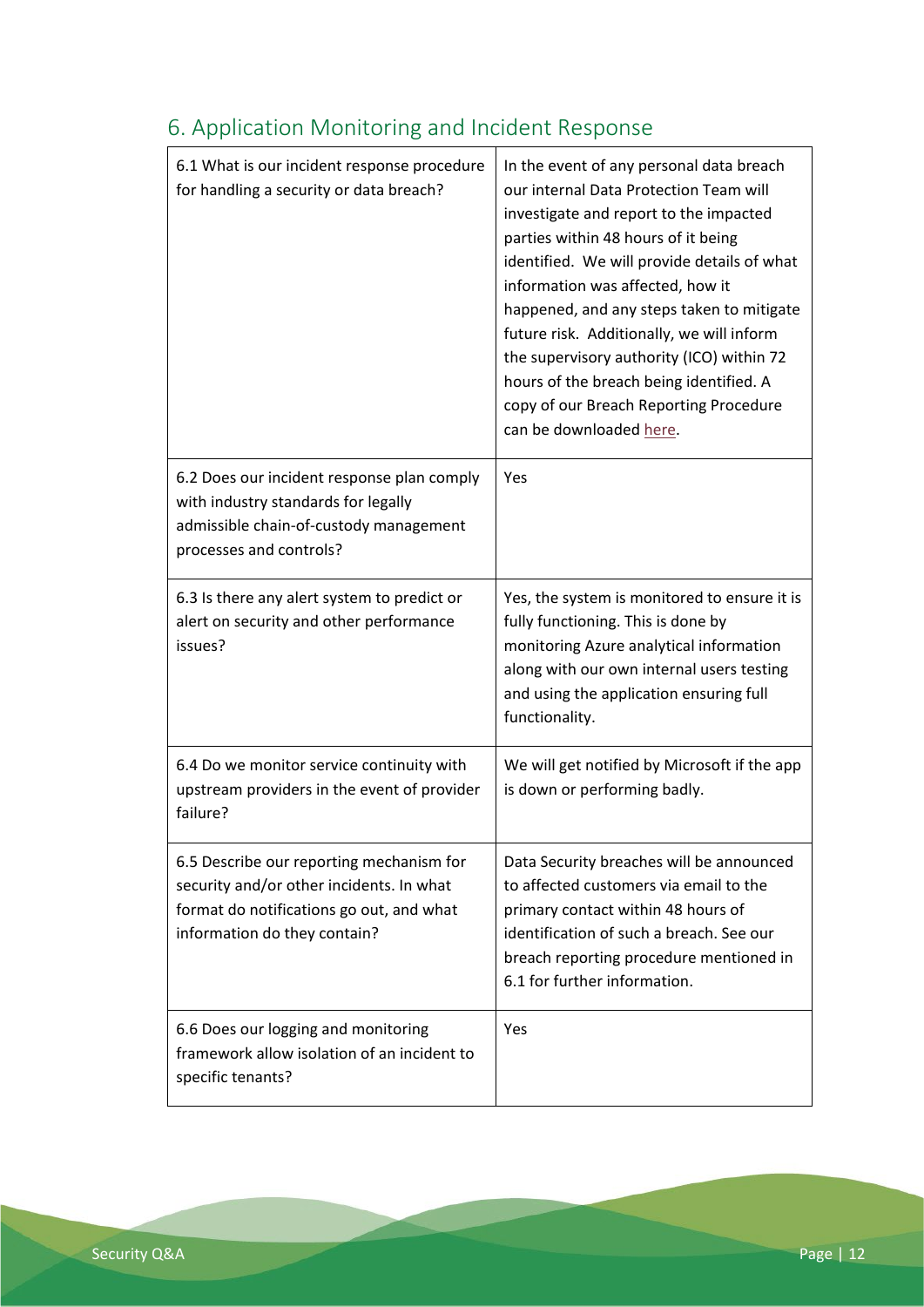| 6.7 Do we perform regular vulnerability<br>assessments/penetration tests to determine<br>security gaps? | Yes. Annual penetration tests are carried<br>out against the application, or prior to a<br>significant release. Our most recent<br>attestation report can be found on the due<br>diligence section of the website HERE. |
|---------------------------------------------------------------------------------------------------------|-------------------------------------------------------------------------------------------------------------------------------------------------------------------------------------------------------------------------|
| 6.8 How long are logs maintained by us?<br>Who has access to the logs?                                  | Logs are held on Azure and these are held<br>indefinitely. Only limited members of<br>senior staff have access to view the logs.                                                                                        |

# <span id="page-12-0"></span>7. Disaster Recovery & Business Continuity

| 7.1 Do we have written plans for the<br>recovery of all critical applications,<br>platforms, and business function staff<br>related to our customer data and services? | Yes. Whilst the full content of our business<br>recovery plans remains confidential, we<br>regularly test and update these to ensure<br>that we can continue to provide all services<br>to customers.                                                                                                   |
|------------------------------------------------------------------------------------------------------------------------------------------------------------------------|---------------------------------------------------------------------------------------------------------------------------------------------------------------------------------------------------------------------------------------------------------------------------------------------------------|
| 7.2 What is the guaranteed Service Level<br>Agreement?                                                                                                                 | Whilst not yet part of our terms and<br>conditions, we aim to add an SLA to our<br>terms and conditions that we will have a<br>98% service availability with compensation<br>if we don't maintain this. We will update all<br>customers once this has been integrated<br>into our terms and conditions. |
| 7.3 Have we identified the internal systems<br>and services which interface with FinCalc<br>and how a disaster could affect them?                                      | As our application is hosted in Azure, we do<br>not rely on our internal systems to allow<br>our application to function.                                                                                                                                                                               |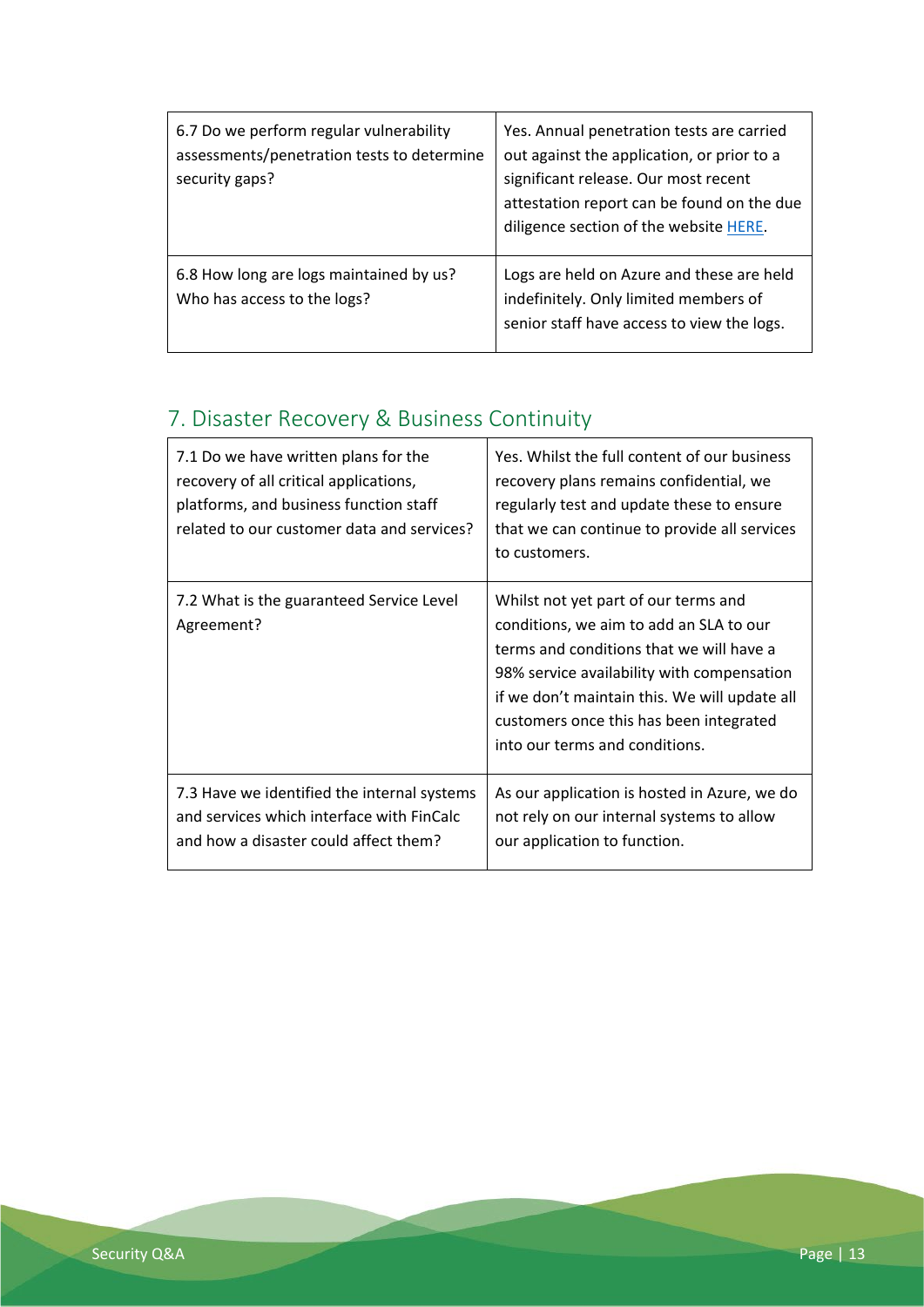| 7.4 Is there an established BCM policy that<br>has clearly defined roles and<br>responsibilities, is appropriate, maintained,<br>communicated, and documented? | Yes, whilst the full content of our BCM<br>policy is confidential we have written<br><b>Business Continuity Management Strategies</b><br>(BCMS) in place which address issues that<br>could arise in the event of any such<br>emergencies. Areas we have covered<br>include:<br>Our premises becoming unavailable<br>(fire, flood and other events of<br>nature)<br>Failure of key utilities (power,<br>telephone network, internet access)<br>Internal Server failure<br>Staff contingencies (loss of key staff,<br>pandemics and other events of<br>nature)<br>Emergency contact cascade<br>Should an unforeseen event arise we<br>generally aim to restore full service within 2<br>working days. We will inform all customers<br>of the disruption as soon as we are aware,<br>ensuring that regular updates are provided<br>in order to keep them informed. This would<br>be done by website message and email.<br>Our BCMS policies are reviewed by Senior<br>Management staff and tested annually to<br>ensure they remain relevant. |
|----------------------------------------------------------------------------------------------------------------------------------------------------------------|---------------------------------------------------------------------------------------------------------------------------------------------------------------------------------------------------------------------------------------------------------------------------------------------------------------------------------------------------------------------------------------------------------------------------------------------------------------------------------------------------------------------------------------------------------------------------------------------------------------------------------------------------------------------------------------------------------------------------------------------------------------------------------------------------------------------------------------------------------------------------------------------------------------------------------------------------------------------------------------------------------------------------------------------|
| 7.5 How will you get your data out of<br>FinCalc in a disaster situation, and how you<br>will be able to access your data?                                     | We cannot at this time export customer<br>data on mass from the application.                                                                                                                                                                                                                                                                                                                                                                                                                                                                                                                                                                                                                                                                                                                                                                                                                                                                                                                                                                |
| 7.6 What does the disaster recovery plan<br>provide for?                                                                                                       | As our application is hosted by Microsoft<br>using their datacentres, Microsoft have<br>extensive disaster recovery plans for power<br>or critical service failure, along with plans<br>for physical disasters such as fire, water<br>damage and flooding.                                                                                                                                                                                                                                                                                                                                                                                                                                                                                                                                                                                                                                                                                                                                                                                  |
| 7.7 Are there business continuity plans for<br>security breaches that could result from<br>the failure of core systems?                                        | Yes, this has been implemented utilising<br>Microsoft Azure.                                                                                                                                                                                                                                                                                                                                                                                                                                                                                                                                                                                                                                                                                                                                                                                                                                                                                                                                                                                |